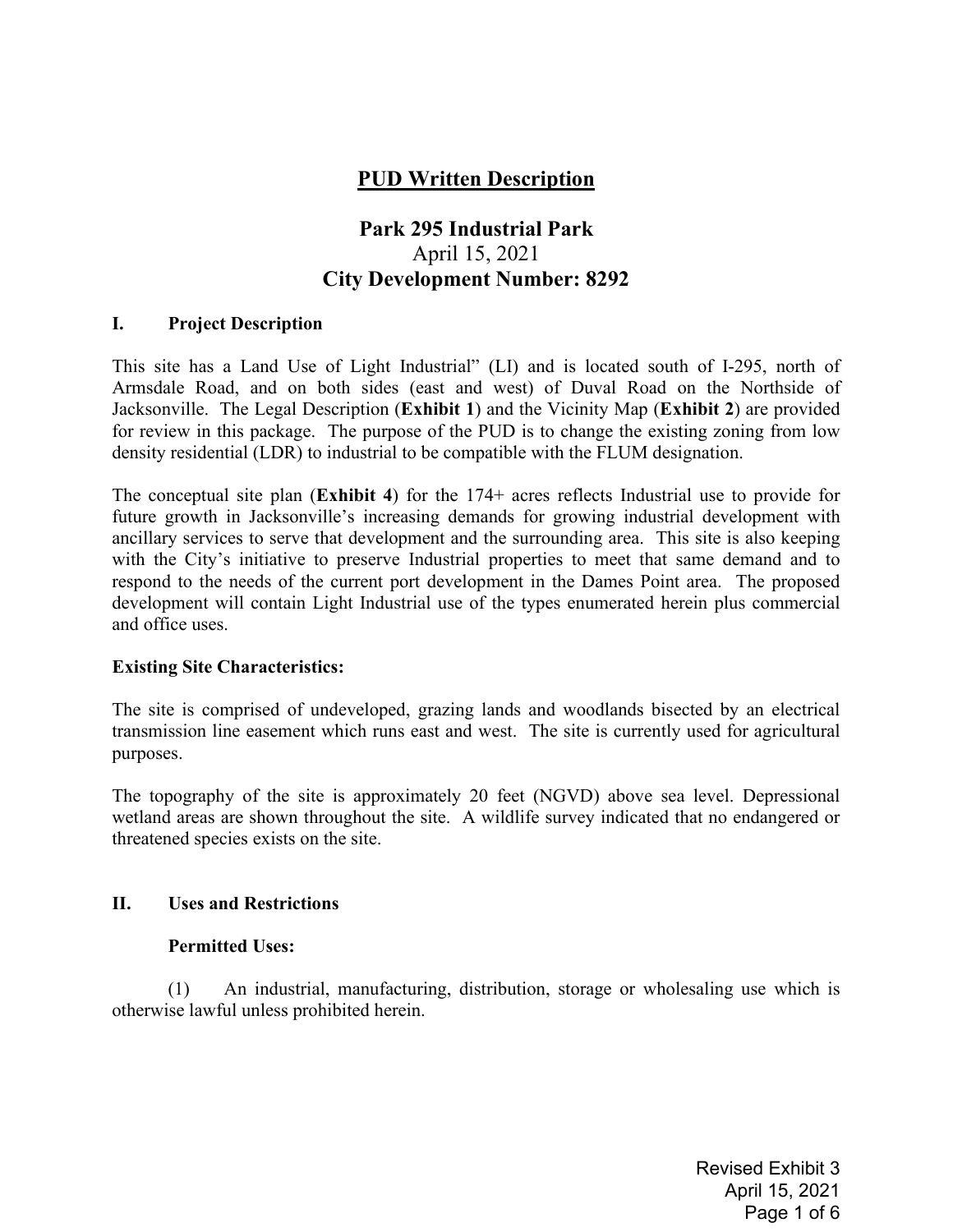(2) Service establishments catering to commerce and industry, including, freight movers, communications services, business machine services, restaurants (including drive-thru restaurants), the retail sale and service of beer wine in conjunction with the service of food which is ordered from a menu and prepared and served for pay for consumption on premises, hiring and union halls, employment agencies, sign companies;

(3) Automobile service stations with repair or service garages, vehicle washing facilities and those selling beer and wine for off premise consumption, truck stops and similar uses.

(4) Freight, bus, trucking, shipping or other transportation terminals, commercial parking lots and garages, terminal facilities, including outside storage of trucks, vehicles, trailers, containers and related materials but not products

(5) Vocational, trade, technical or industrial schools and similar uses.

(6) All types of professional and business offices including but not limited to medical and dental offices and clinics.

(7) Establishments for the retail sale of heavy machinery and equipment, boats, farm equipment, machinery supplies, lumber and building supplies and similar uses.

(9) Radio or television broadcasting offices, studios, transmitters but not cellular towers..

(10) Essential services, including water, sewer, gas, telephone, radio and electric, meeting the performance standards of Part 4 of the zoning code.

(11) Residential facilities (including not more than one mobile home) located on the same premises as an industrial use for the use of watchmen or caretakers whose employment requires residence on the premises.

(12) Any outside storage provided it is visually screened and enclosed with an eight (8) foot high100% opacity vinyl fence from the right of way and residential areas.

(13) Churches, including a rectory and similar uses, meeting the performance standards and development criteria set forth in Part 4 of the zoning code.

(14) Retail Sales.

(15) Banks, including drive-thru tellers.

(16) The following uses are prohibited: Adult entertainment and sexually oriented businesses; explosives manufacturing or storage; any use which emits dust, fumes, or odors; concrete batch mixing plants; automobile wrecking or storage yards; junkyards, mining; railroad switching facilities and repair and storage areas for railway equipment; petroleum refining; hazardous waster transfer stations; cell towers; yard waste or composting facility; bulk storage of flammable liquids and acids; paper and pulp manufacture; and stockyards .

> Revised Exhibit 3 April 15, 2021 Page 2 of 6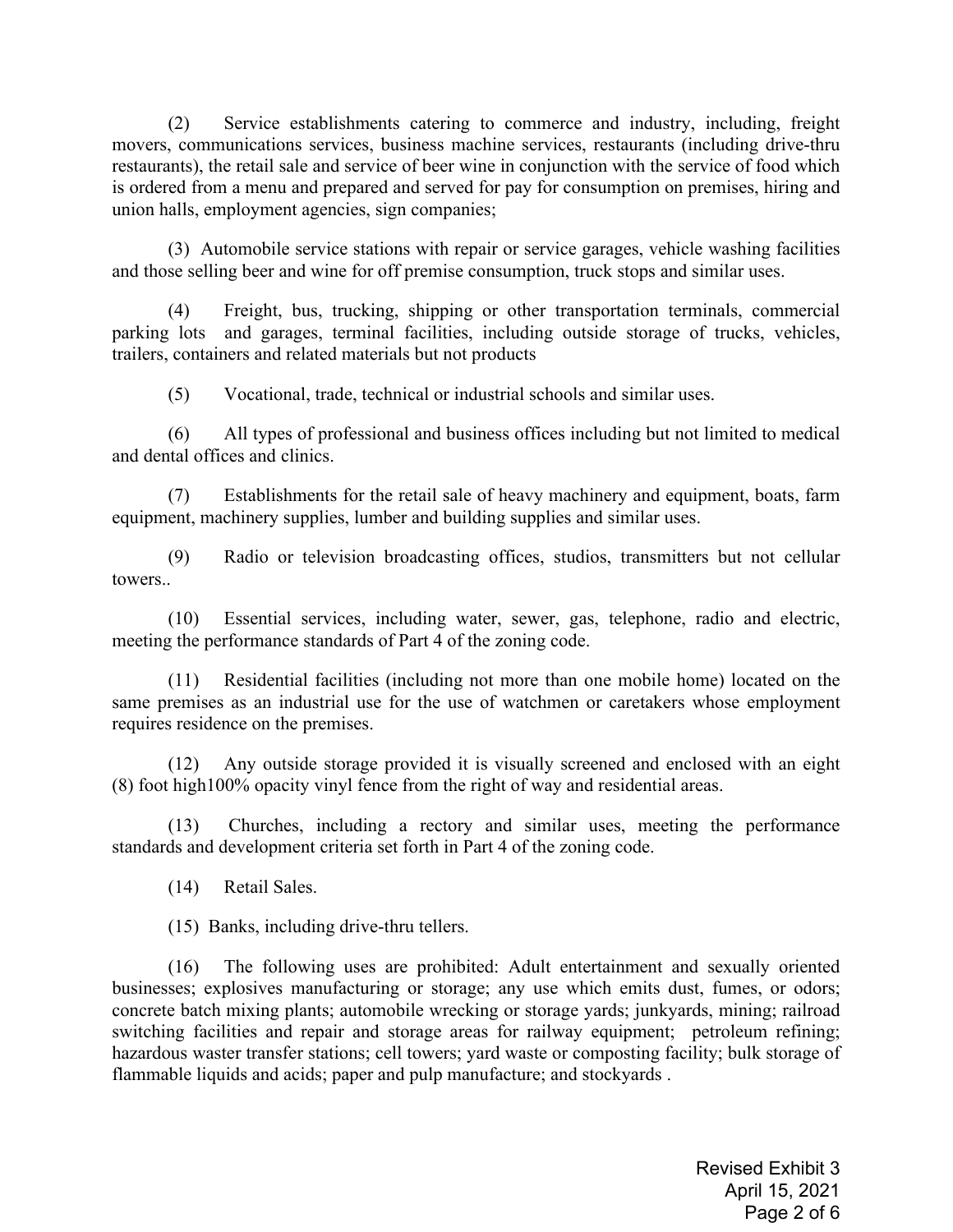**Silviculture**--the property is currently the site of an on-going silvicultural operation and such use may continue within each parcel to preserve the greenbelt tax assessment until development in that particular parcel commences.

### **III. Design Guidelines**

- A. Lot requirements
- a. Minimum lot area--none
- b. Minimum lot width--none
- c. Maximum lot coverage--none
- d. Maximum Building Height--45 feet

### **B. Ingress, Egress and Circulation**

(1) Parking Requirements. Parking requirements will be consistent with the requirements of Zoning Code.

(2) Vehicular Access

a. Vehicular access to the Property shall be restricted to Duval Road as shown in the Conceptual Site Plan (**Exhibit 4**)**.**

b. Access within the property will be provided by interior roadways. For functional reasons, the interior vehicle use areas may be relocated to other areas within the site. The engineering design for the access and interior roadways will be subject to the review and approval through the City of Jacksonville Traffic Engineer.

### **C. Signage**

All signage will comply with requirements for the (LI) Zoning District for the City of Jacksonville. Signage along I-295 will have a maximum height of 50 feet with a maximum of 4 signs. Off site signage shall be permitted along I-295 and Duval Road so long as the signs identify property owners within Park 295. If property is subdivided into parcels, the parcels shall be exempt from road frontage requirements for calculation of signage size in lieu of shared signage requirements*.*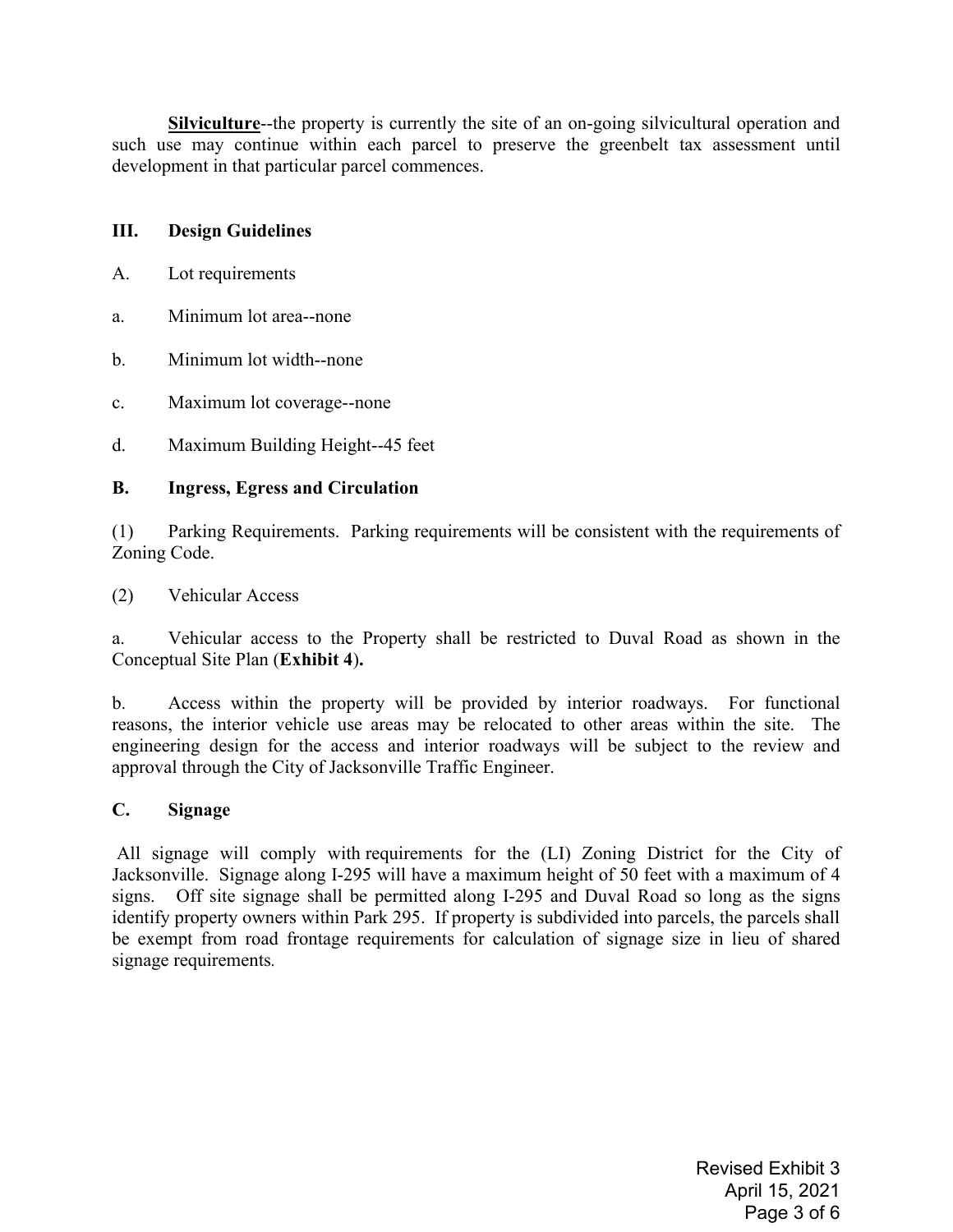### **D. Landscaping**

Landscaping shall comply with the requirements of the zoning code or as approved by the Planning Department. Landscapng required for the truck loading/parking VUA may be planted elsewhere on site. Landscape planted as part of the required buffers shall count toward code required landscaping.

### **E. Utilities**.

The streets within the conceptual site plan will be private and maintained by an owner's association. and all required utilities will be available at the site in sufficient quantities to serve the development. The water and sewer service will be underground and the electrical distribution will be designed by JEA. Utilities will be provided or owned by the following entities:

| Electricity   | JEA                 |
|---------------|---------------------|
| Water & Sewer | JEA                 |
| Drainage      | Owner's association |

On site storm water treatment will be provided by detention ponds and be constructed per approved engineering plans. An owner's association shall be formed to provide continual maintenance for drainage facilities, common roadways and common areas.

### **G. Wetlands**

Wetland impacts will be permitted according to local, state and federal requirements.

**H. Lighting:** Design Guidelines and Best Practices for Lighting shall be followed. All lighting on buildings shall be designed to provide wall or ground wash only, sign back-lighting only, or up light only. Lighting on buildings shall be designed to highlight project site elements within parking areas adjacent to the northern property boundary. Façade mounted lighting on the rear of buildings designed to illuminate adjacent truck court areas are permitted. All lighting shall be designed to be directed away from possible intrusion into residential areas.

 All light fixtures including security lighting shall be cutoff fixtures and should be incorporated as an integral design element. All cutoff fixtures shall not have more than one percent (1%) of lamp lumens above horizontal. All sag lenses, drop lenses and convex lenses shall be prohibited. Illumination levels at all property lines shall not exceed one-half (.5) foot candles ("f.c.") when the building or parking areas are located adjacent to residential areas, and shall not exceed one (1.0) f.c. when abutting other non-residential properties. House-side shields and other cutoff reflectors shall be incorporated into the lighting design to meet this design standard.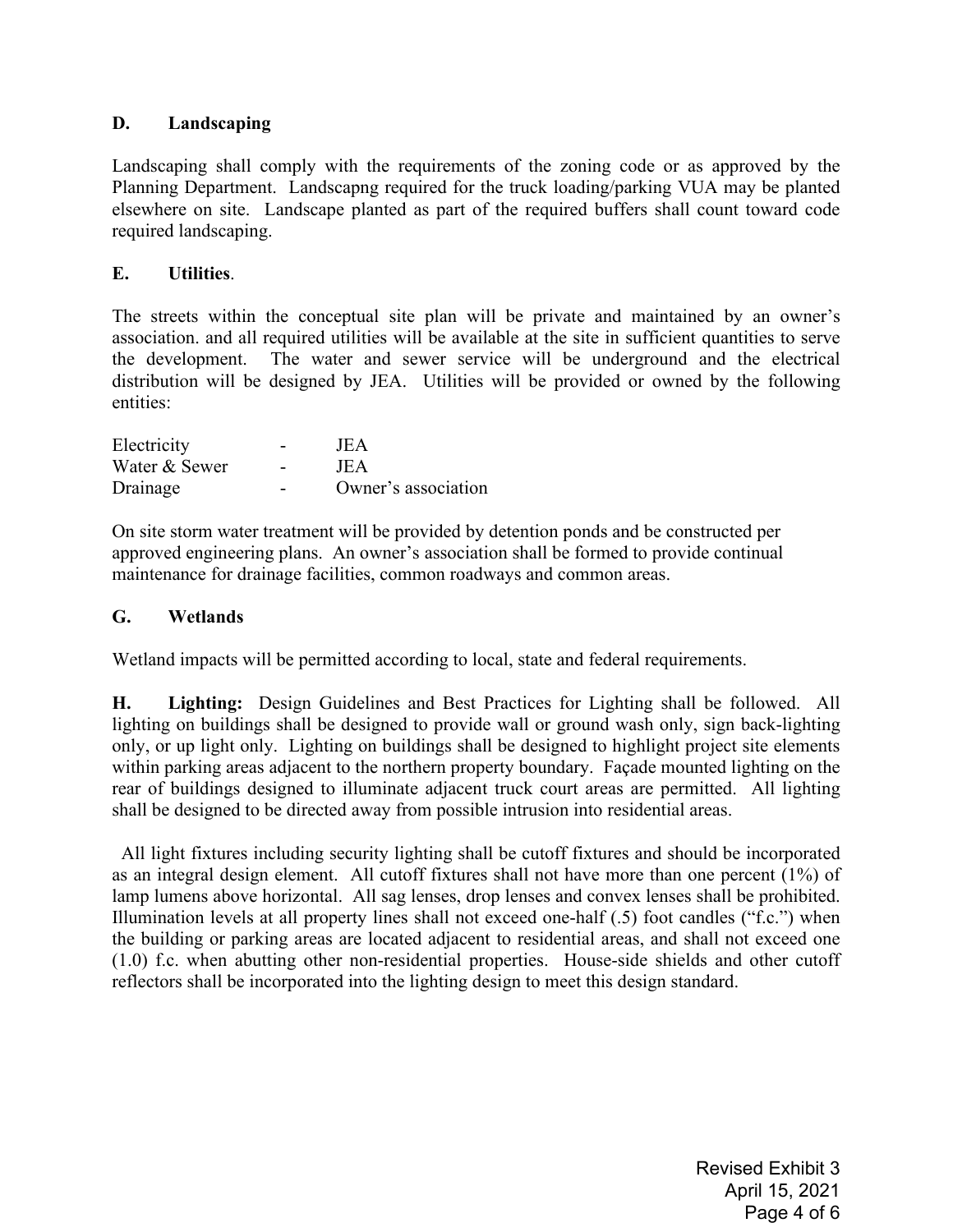To provide lighting that limits distortion of colors of the building, landscape and pedestrian activity areas, all lighting lamp sources within parking and pedestrian areas shall be metal halide or compact fluorescent. To provide appropriate ligting within a pedestrian area(s), the maximum light pole heights in all parking areas shall not exceed fifteen feet (15" 0"). An exterior lighting design plan for each project, including a photometrics plan, pole and fixtures schedules shall be submitted for review and approval at the time of verification of substantial compliance.

# **IV. Development Plan Approval**

With each request for verification of substantial compliance with this PUD, a preliminary development plan shall be submitted to the City of Jacksonville Planning and Development Department identifying all existing and proposed uses within the property, and showing the general layout of the overall Property.

# **V. Justification for Planned Unit Development Classification for this Project**

The proposed project is consistent with the general purpose and intent of the City of Jacksonville 2010 Comprehensive Plan and Land Use Regulations. The proposed project is compatible with the industrial character which is emerging in North Jacksonville and has the potential to serve and support the substantial port development which is proposed along Heckscher Drive. The PUD will provide more specificity and clarity than strict application of the zoning code for light industrial.

## **VI. PUD Review Criteria**

A. Consistency with Comprehensive Plan. All the uses contemplated herein are consistent with the comprehensive plan designation of the site.

# B. **Consistency with the Concurrency Management System**

Prior to final development approval, the proposed development will be required to comply with all appropriate requirements of the Concurrency Management System.

### C. **Internal Compatibility/vehicular access**: see above

# D. **External Compatibility/Intensity of Development**.

The site shall follow the guide lines of the Light Industrial District as set forth by the City of Jacksonville codes. This includes the 65 (dba) noise limit for any Industrial uses that adjoins a residential district; provided however, the 65 dba noise limit for Industrial uses shall not apply to trucks and related truck traffic within the PUD. The site is compatible with the uses approved for the surrounding area :